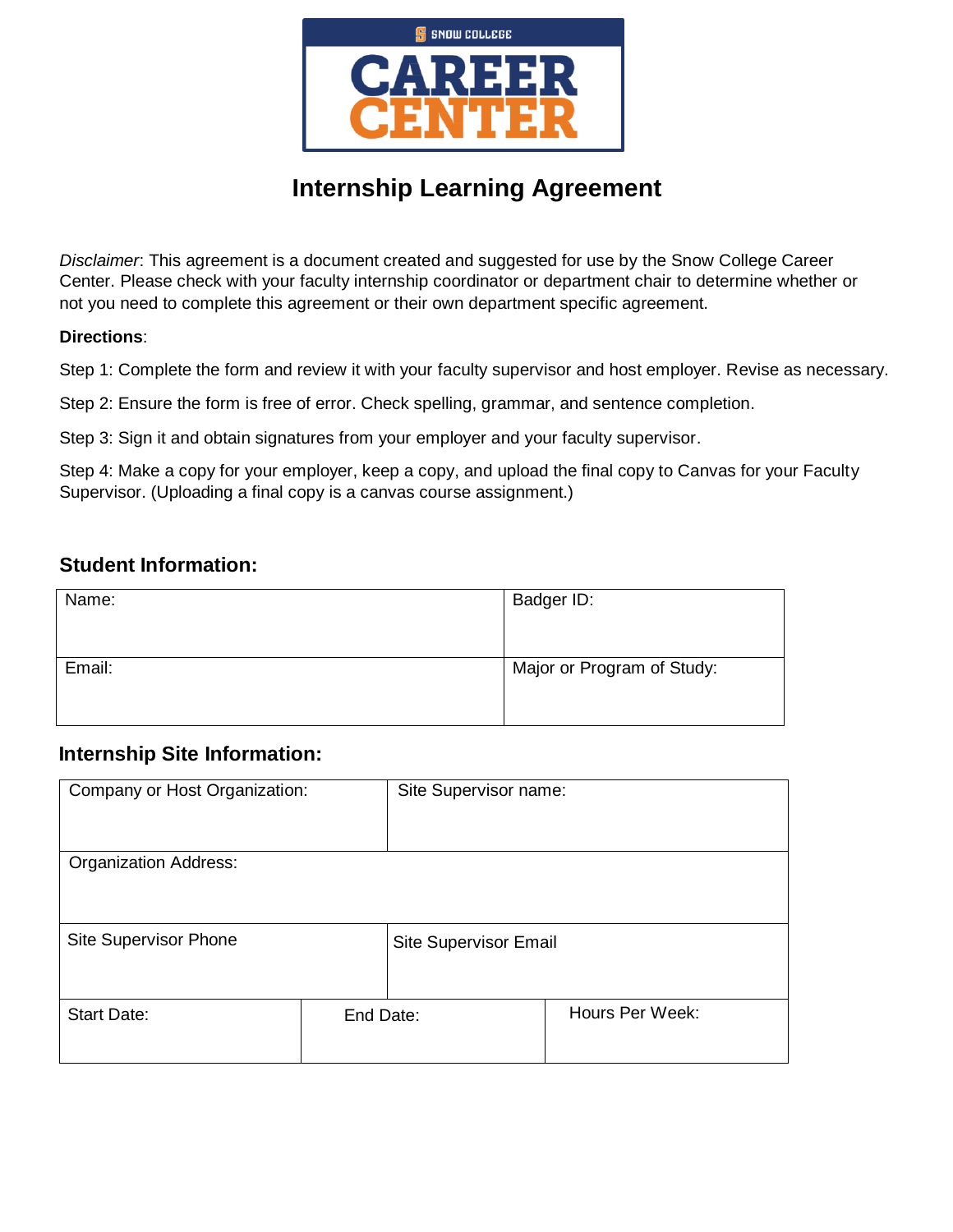### **Learning Objectives:**

**List your primary learning objectives. Describe what you hope to learn and accomplish from this experience.** You are required to complete at least one objective per credit. The number of objectives you wish to establish is not as important as the significance of each objective and the time required to complete them.

**OBJECTIVE 1:** (What will you do?)

Estimated hours to complete objective:

Date of Completion (Estimated):

Method of Measurement: (How will your Employer and/or Faculty Supervisor evaluate your accomplishment? What will be the criteria for the measurement of your success?)

**OBJECTIVE 2:** (What will you do?)

Estimated hours to complete objective:

Date of Completion (Estimated):

Method of Measurement: (How will your Employer and/or Faculty Supervisor evaluate your accomplishment? What will be the criteria for the measurement of your success?)

**OBJECTIVE 3:** (What will you do?)

Estimated hours to complete objective:

Date of Completion (Estimated):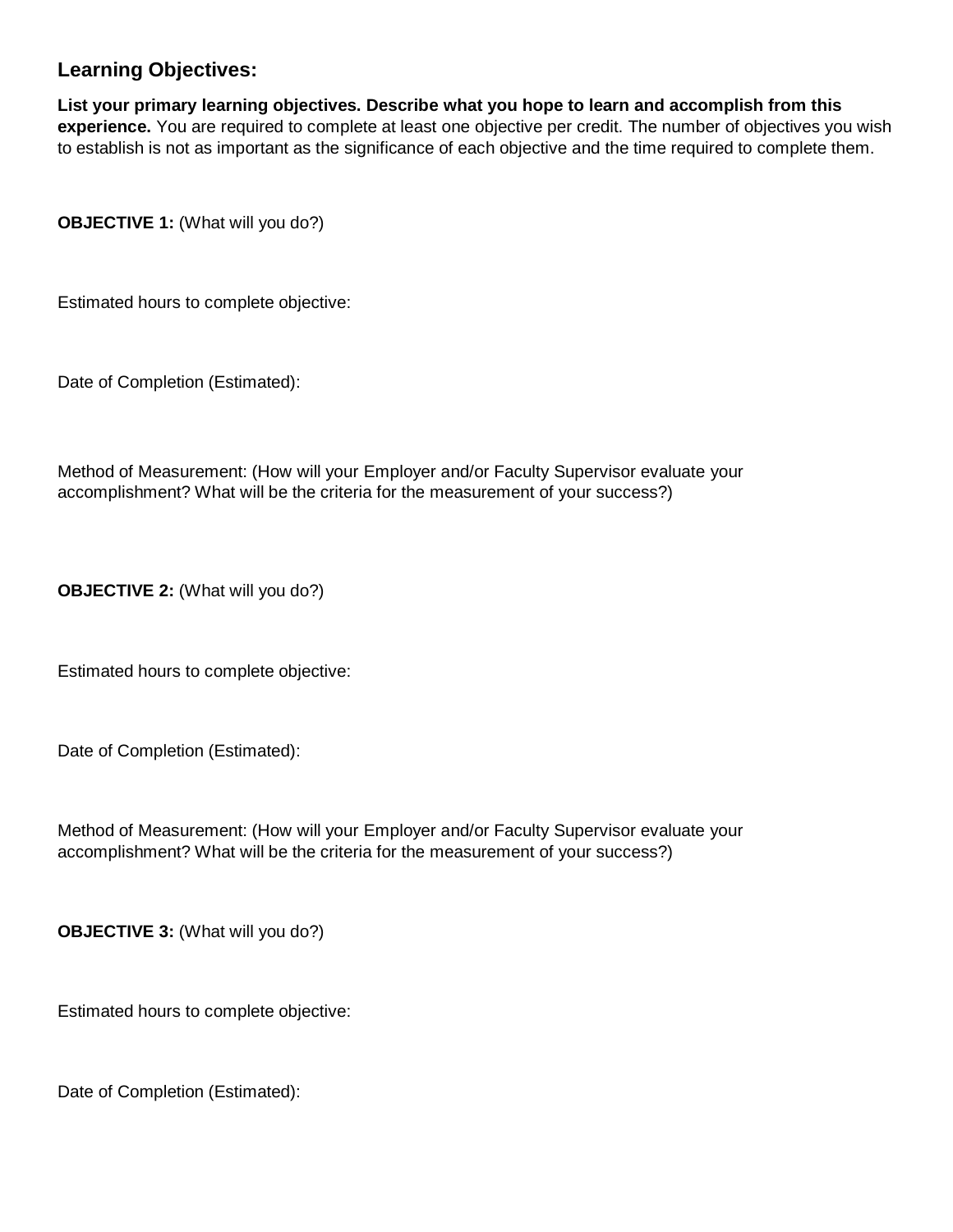Method of Measurement: (How will your Employer and/or Faculty Supervisor evaluate your accomplishment? What will be the criteria for the measurement of your success?)

**OBJECTIVE 4:** (What will you do?)

Estimated hours to complete objective:

Date of Completion (Estimated):

Method of Measurement: (How will your Employer and/or Faculty Supervisor evaluate your accomplishment? What will be the criteria for the measurement of your success?)

*\*\*You may add more objectives. If the objectives change throughout the course of the internship, the student is responsible for revising the objectives and gaining approval from the Employer and Faculty Supervisor before the end of the internship.*

#### **Description of Internship:**

- **1. Provide a job description outlining your specific responsibilities, project, and/or tasks.**
- **2. How frequently will you receive feedback from your Site Supervisor? When and how will your job performance be evaluated?**
- **3. Provide specific dates when the projects, written work or other culminating activities are due to your Site Supervisor or Faculty Supervisor.**
- **4. Describe your arrangement for continual contact with your Faculty Supervisor throughout the semester**